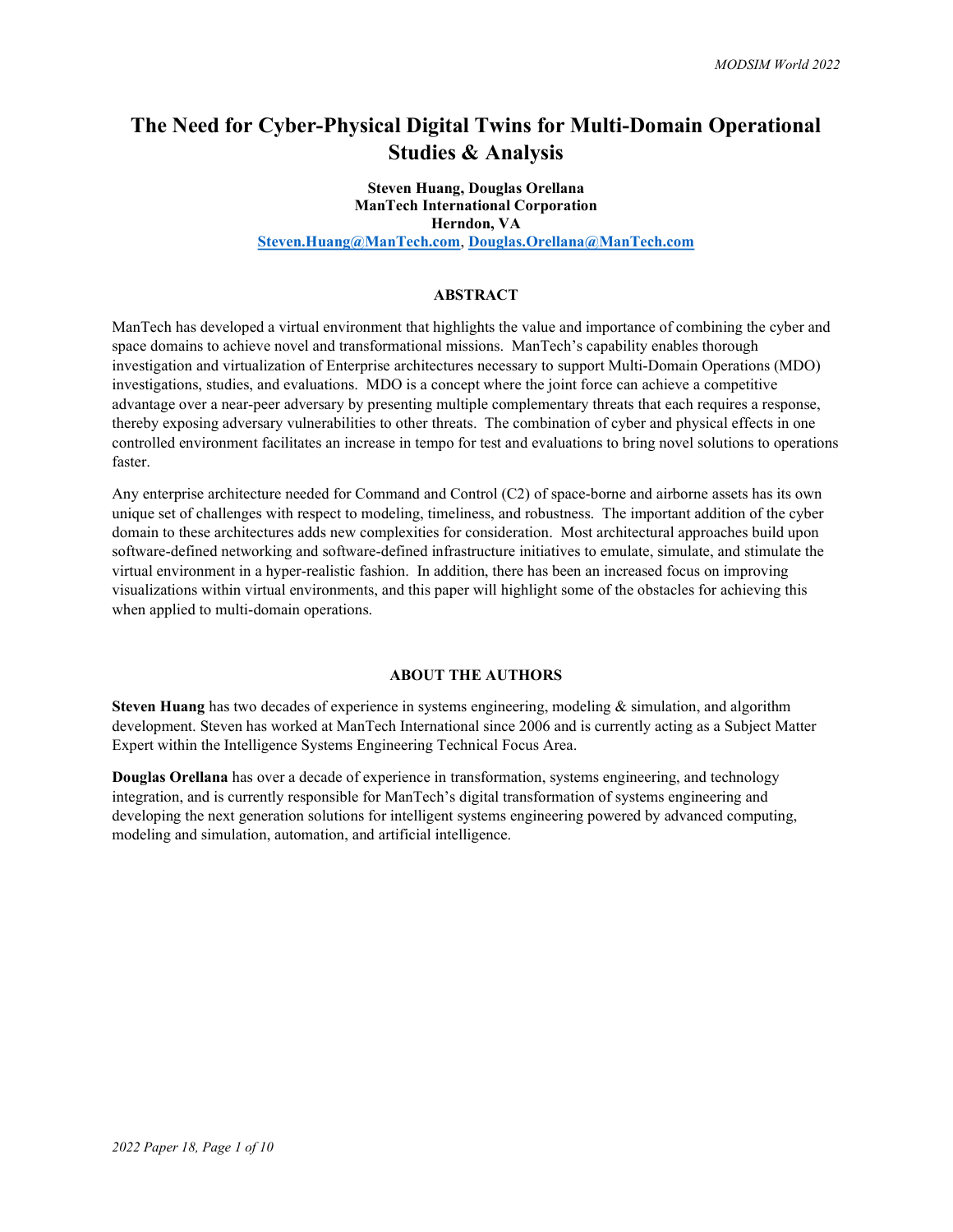# The Need for Cyber-Physical Digital Twins for Multi-Domain Operational Studies & Analysis

# Steven Huang, Douglas Orellana ManTech International Corporation Herndon, VA

Steven.Huang@ManTech.com, Douglas.Orellana@ManTech.com

### INTRODUCTION

With the maturation of the Internet of Things (IoT), modern systems are more likely to have a multitude of interfaces that continue to grow in scope and scale. These complex systems are more likely to span multiple components that present several issues for system architects and system engineers: cyber components, physical systems, and human actors. (Madni, 2018) Multi-disciplinary approaches can start to overcome these issues due to the benefit and use of multiple and unique perspectives. This type of thought leadership and collaboration is exactly what foreign and domestic military and government institutions discuss in their vision for the future. (Australia, USSF Vision, DHS) This is particularly true for scenarios and concepts that include the space industry. (Secretary Mayorkas Outlines His Vision for Cybersecurity Resilience, 2021)

Space activities and industries are rapidly accelerating, and many countries and cultures recognize that space is essential to a modern way of life. Space solutions deliver critical data, products, and services that drive innovation in the US and around the world. (US Space Priorities Framework) The need and demand for the space-for-ground economy continues to grow, but the space-for-space economy is just getting started. In 2019, the space-for-ground economy had an estimated revenue of \$366 billion where goods and services produced in space for use on the ground. Examples include telecommunications, internet infrastructure, earth observation capabilities, etc. With decreased costs for launch and space hardware, this economy will continue to expand past 2040. (Sarang, 2021) Market leaders like Made In Space, Inc and Axiom Space are both moving towards proving that the space-for-space economy is fast approaching. Made In Space, Inc had the opportunity to 3D-print a wrench on-board the International Space Station. Axiom Space is working to become the world's first commercial space station. These market leaders understand the importance of maintaining their lead on the competition by staying focused, having robust approaches for supply chains, and the importance of securing their information technology (IT) networks.

A string of high-profile cyber security incidents in 2021 have clearly highlighted the fact that no person, industry, or government is immune: not users of on-premises hardware nor providers of cloud solutions. Successful companies looking to develop transformational solutions must include interfaces with and impacts of the cyber domain. The concern regarding cyber security goes beyond data breaches, since there is a continued growth of ransomware attacks too. ('We're Losing Control of our Data' as Breaches Reach an All Time High, 2022) With this in mind, a number of companies have started to embark upon the creation of digital twins for IT networks. These have been proven for a range of use cases, but there has been a lack of digital twins that can actively demonstrate how cyber activities impact physical behaviors OR how physical interactions change cyber behaviors. The ability to model and simulate both cyber and physical behaviors in an operationally relevant fashion is critical to support the newest doctrine to emerge from the US Department of Defense (DoD): Multi-Domain Operations (MDO). (Nettis, 2020)

General Robert Brown defined MDO as "a concept that the Joint force can achieve competitive advantage over a nearpeer adversary by presenting multiple complementary threats that each requires a response, thereby exposing adversary vulnerabilities to other threats. It is the artful combination of these multiple dilemmas, rather than a clear overmatch in terms of any particular capability, that produces the desired advantage". (US General Brown Multi Domain Operations Warfare, Perception Management, 2019) It is the skillful combination of effects from distinct layers (e.g. air, land, sea, space, cyber) that has created the demand signal to pursue systems like the Advanced Battle Management System (ABMS), Cross Mission Ground and Communications Enterprise (ECX), Project Overmatch, and Project Convergence. (Pope, Birkey)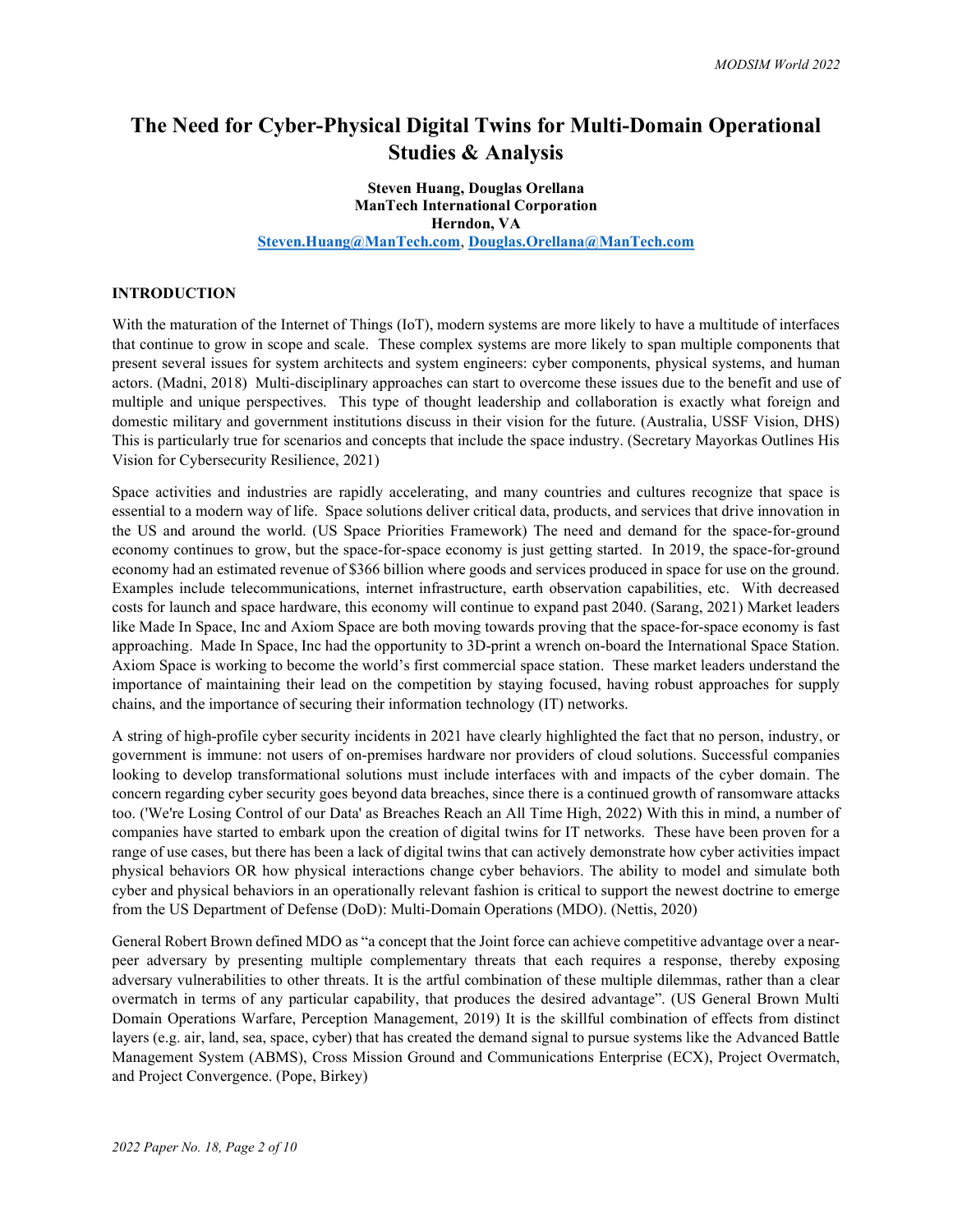These pursuits will unveil important considerations for the DoD community, specifically regarding the primary benefits for creating cyber-physical digital twins and the impact upon multi-domain missions. The phrase "cyberphysical" implies a complex system that integrates the cyber world and the dynamic physical world, and the integration of control, communications, and computing delivers real-time sensing and information feedback. The phrase "digital twin" indicates a bi-directional dynamic mapping between a virtual and physical system. Such a system requires highfidelity virtual models to properly reflect real world behaviors in the virtual environment. When combined the phrase "cyber-physical digital twin" embodies a closed loop system formed between the cyber/digital and physical worlds that incorporates high-fidelity models and control of processes to inform real-time analysis, decision making, and precise execution.

Section 2 of this paper will discuss the typical uses of digital twins, and then Section 3 points out some gaps in digital twins, specifically for multi-domain operations. Section 4 provides some background on virtual environment solutions, before Section 5 highlights some effective visualization tools for visualizing multiple domains. Section 6 then highlights the benefits for combining visualization tools with virtual environments in order to realize the promise of cyber-physical digital twins.

# TRADITIONAL USE OF DIGITAL TWINS

## Department of Defense Use of Digital Twins



Figure 1: Graphical depiction of how the DoD uses digital twin technology (Air Force Turns to Digital Twin Technology that Uses Virtual Representations of Real Objects for Prototyping, 2021)

Across the Department of Defense (DoD), a number of organizations have embarked on creating, curating, and maintaining digital twins. Most of these efforts typically define a digital twin as the concept of using a virtual representation of a real object. These "twinning" efforts can be as simple as a single piece of hardware to as extensive as an entire command and control architecture for space operations. (Air Force Turns, Waterman, Erwin) The utility of a digital twin, however, is far reaching. Some support trade study investigations for exploration of concepts of operation, others support the rollout of new software or hardware upgrades to understand their mission utility.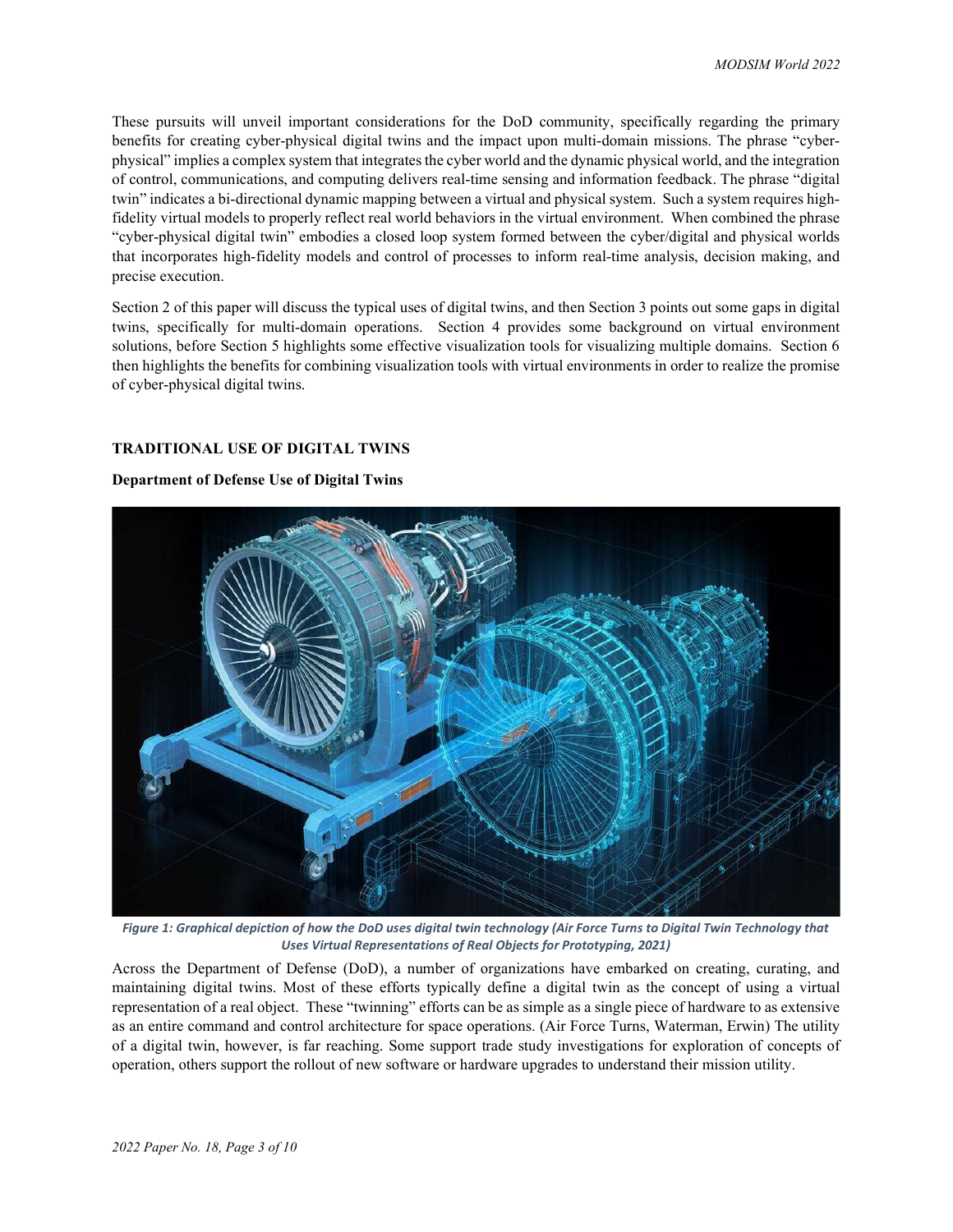#### Manufacturing Use of Digital Twins

For manufacturing, digital twins have a broader definition and scope than that currently used by the DoD. In addition to using the virtual environment to model a process, system, service, or product, manufacturing digital twins use virtual and augmented reality for 3D graphics and data modelling. Moreover, in order to keep the digital replica synchronized with its physical counterpart, manufacturing digital twins maintain a network connection (real-time or near-real-time) between the two. (Downey, 2022) In an effort to improve manufacturing efficiencies, manufacturer digital twins are also used for process improvement that spans design, development, manufacturing, and production phases. Emerging applications also include quality management, supply chain management, predictive maintenance, and customer experience analysis. (Crawford, 2021) Manufacturers are realizing the benefit for using digital twins as a means to improve their asset lifecycle management. This use case allows repair technicians to make use of augmented reality by overlaying virtual engineering models on top of the physical equipment they are servicing. This approach provides the most accurate and current information in procedures and performance specifications that directly impacts the timeliness and efficiency of servicing efforts. (Slansky, 2022)

### GAPS IN DIGITAL TWINS FOR MULTI-DOMAIN OPERATIONS

The combination of experience and insights from manufacturing digital twins coupled with DoD Multi-Domain Operational concepts is where DoD and industry partners are gradually heading, but there are difficulties in realizing an effective implementation. The first notable gap is how to achieve near-real-time connectivity to systems or devices that may be at multiple classification levels. This may be achievable during design and development when they are at a commensurate classification level or common network, but when capabilities transition to an operational environment, they typically operate on different networks which makes connectivity more challenging. For some systems, this could be further compounded with export control laws and limitations to sharing with international partners. The other challenge affecting this gap is the information content that needs to be shared between the cyber and physical twins. Typical security operations often allow 1-way traffic (from low-side to high-side) where integration and analysis can occur on a network appropriate for higher classifications, but the same security posture allows minimal if any traffic out. This inability to share updates and status from the virtual environment with its physical counterpart diminishes the potential value of the digital twin. There are approaches to establishing trusted processes for cross-domain security, but these are not in widespread use, and this will be critical for systems supporting Joint All-Domain Command and Control (JADC2) efforts. (Kamis, 2021)

The second notable gap in digital twins for multi-domain operations is the need to incorporate cyber resiliency approaches. Network security scans are common for standard network components and operating systems, but the same cannot be said for systems or platforms running real-time operating systems (like VxWorks or RTEMS). Typically, DoD customers establish standards for recommended security technical implementation guides (STIGs), but these do not encompass real-time operating systems. (SRG / STIG Library Compilations, 2022) An additional obstacle with the cyber domain is how to incorporate cyber stimulation and analytic insights into a virtual environment specifically for digital twins. Cyber security standards are not widely known for non-network hardware or software products, so this will need to be an area for continued industry involvement to define cyber physical digital twins needed for multi-domain operational studies and analysis.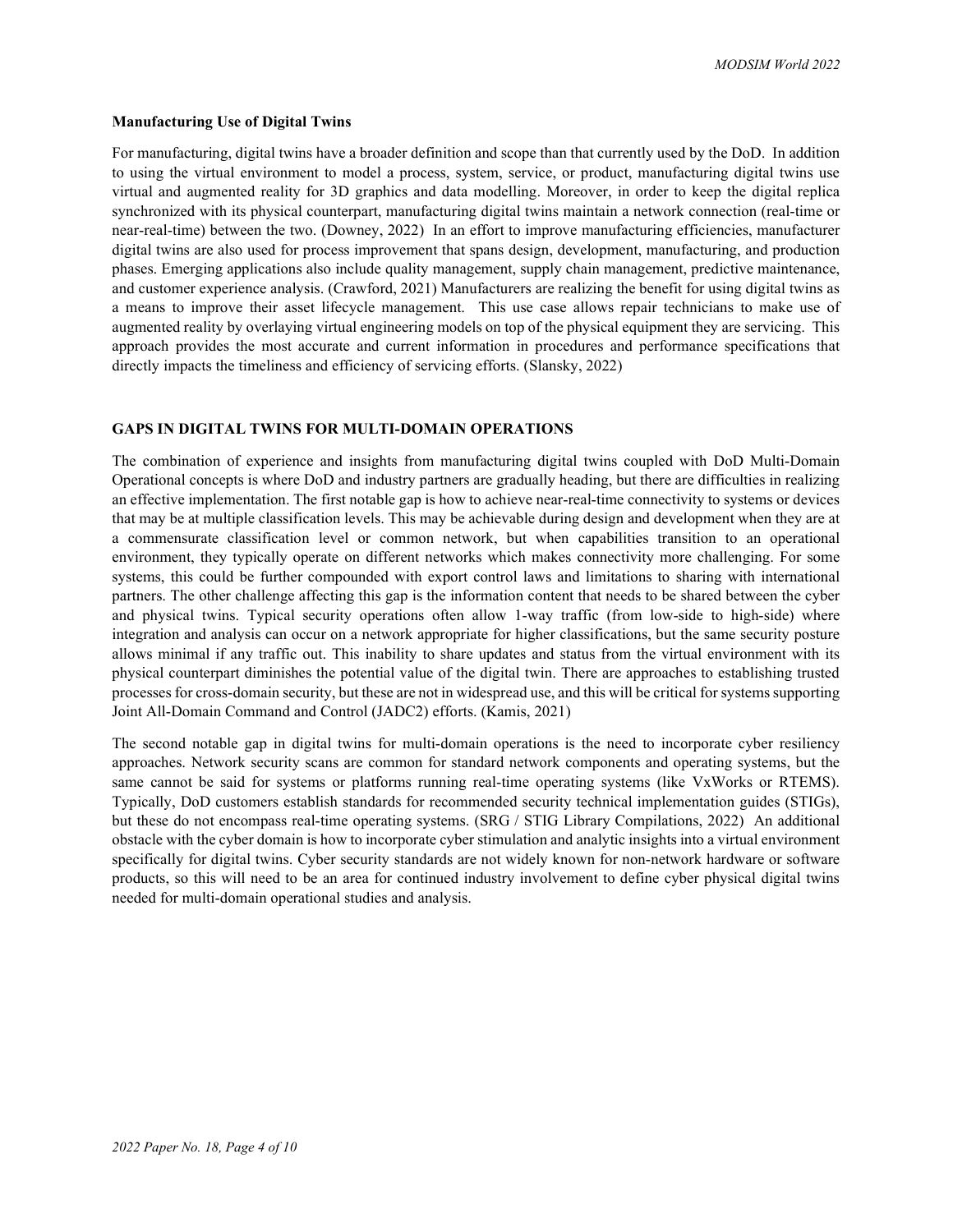## VIRTUAL ENVIRONMENT SOLUTIONS

## Software Defined Networking

Software Defined Networking (SDN) technology has been described as an approach to dynamically and efficiently configure networks that is cost-effective and adaptable to a variety of situations. This approach decouples the network control and forwarding functions, which in-turn enables the network layer to be directly programmable, and the underlying hardware layer can also be abstracted. (Software-Defined Networking - Definition, 2021)

In early developments, OpenFlow was the standard protocol used to communicate with network layer elements, but since 2012 several other (proprietary) systems have emerged to accomplish the same function. In all cases, the protocol used in SDN technology solutions allows them to be programmed directly, agile, and managed centrally (open networking). Several companies offer mature SDN solutions these days including Cisco; Cradlepoint; Dell; IBM; Junos; Masergy; Nuage; Riverbed; and Pica8. (BasuMallick, 2021)



Figure 2: Visual depiction of building blocks for SDNs (Software-Defined Networking - Definition, 2021)

Since SDNs decouple the software from the underlying hardware, this allows network administrators to program and control the entire network through a single pane of glass. This design also allows data to move between distributed locations, which makes an SDN a natural fit as a cloud application. This ease of data movement also facilitates moving workloads around a virtual network which further demonstrates its benefit over traditional networking: the ability to execute all the management (control, configuration settings, provision of resources, increased capacity) from a centralized user interface, while never requiring the introduction of new hardware to the architecture. (What is Software-Defined Networking (SDN)?, 2021)

## Software Defined Infrastructure (SDI)

A Software Defined Infrastructure combines SDN with software defined compute and software defined storage capabilities. This triple combination could be considered a virtualized information technology (IT) facility where

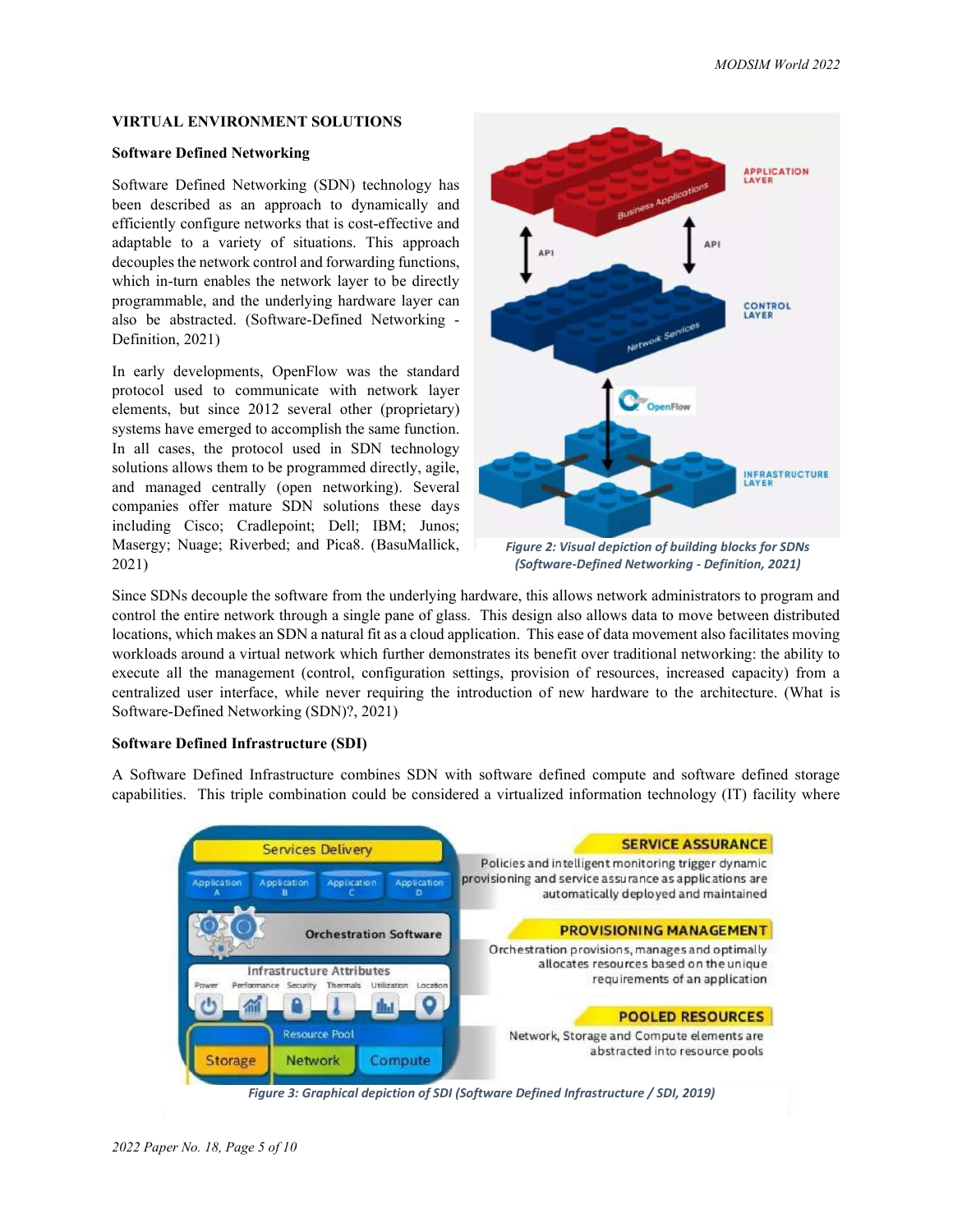infrastructure elements, processing and security are virtualized and delivered as a service. (Software-Defined Infrastructure, 2021) SDIs consists of fully virtualized compute, networking, and storage resources that can be controlled and managed as if they were software. In this way, one can implement policy-based infrastructure provisioning and enable automation for a wide range of functions. Similar to SDNs, configuration and management of resources can be accomplished via centralized dashboards. Unlike SDNs, SDIs can more easily make full use of hybrid cloud capabilities, and virtualized architectures can be configured on commoditized hardware. (Software-Defined Infrastructure, 2022)

Multiple SDI options exist that are being marketed to analyze and improve the cybersecurity needs of government and commercial customers. Some additional features of interest to financial and government customers is the support of configuration rollback and cloning, specifically to help investigate cyber risk and courses of action during automated, scripted, or human actor generated adversarial cyber actions. Similar to the growth of SDI and SDN commercial options, the proliferation of cyber range options span a number of US government, laboratory, and commercial efforts. Some examples include DoD's National Cyber Range; the Joint Chiefs of Staff J7 operates the Joint Information Operations Range (JIOR); Pacific Northwest National Laboratory's (PNNL) Aircraft Cyber Evaluation; Keysight's Breaking Point software; Scalable Networks' EXata Cyber product; IBM Security Command Center Mobile; Raytheon's Cyber Operations, Development and Evaluation (CODE) Center; etc. Due to their flexibility, cyber ranges come in a variety of shapes and sizes, but each fundamentally allows customers to tailor compute, storage, and configuration settings to meet many use cases including cyber testing, operator training, war game exercises, risk assessments, development scripts, Tactics, Techniques, and Procedures (TTPs) development, and more.

# SIMULATION VISUALIZATION TOOLS

A number of high-quality, mature visualization tools exist on the market. The principal ones most papers, industry partners, and developers make use of that allow one to model and visualize platforms and behaviors for two or more domains (air, land, sea, space, cyber) are Analytical Graphics Incorporated (AGI), An Ansys Company's Systems Toolkit (STK) and US government-owned Advanced Framework for Simulation, Integration, and Modeling (AFSIM). The former product started out as Satellite Toolkit, but expanded to support the movement, behaviors, and interactions



Figure 4: Exemplar AGI screenshot depicting how different domains can impact mission success (Missions: Find the AGI Software That Fits Your Objectives, 2022)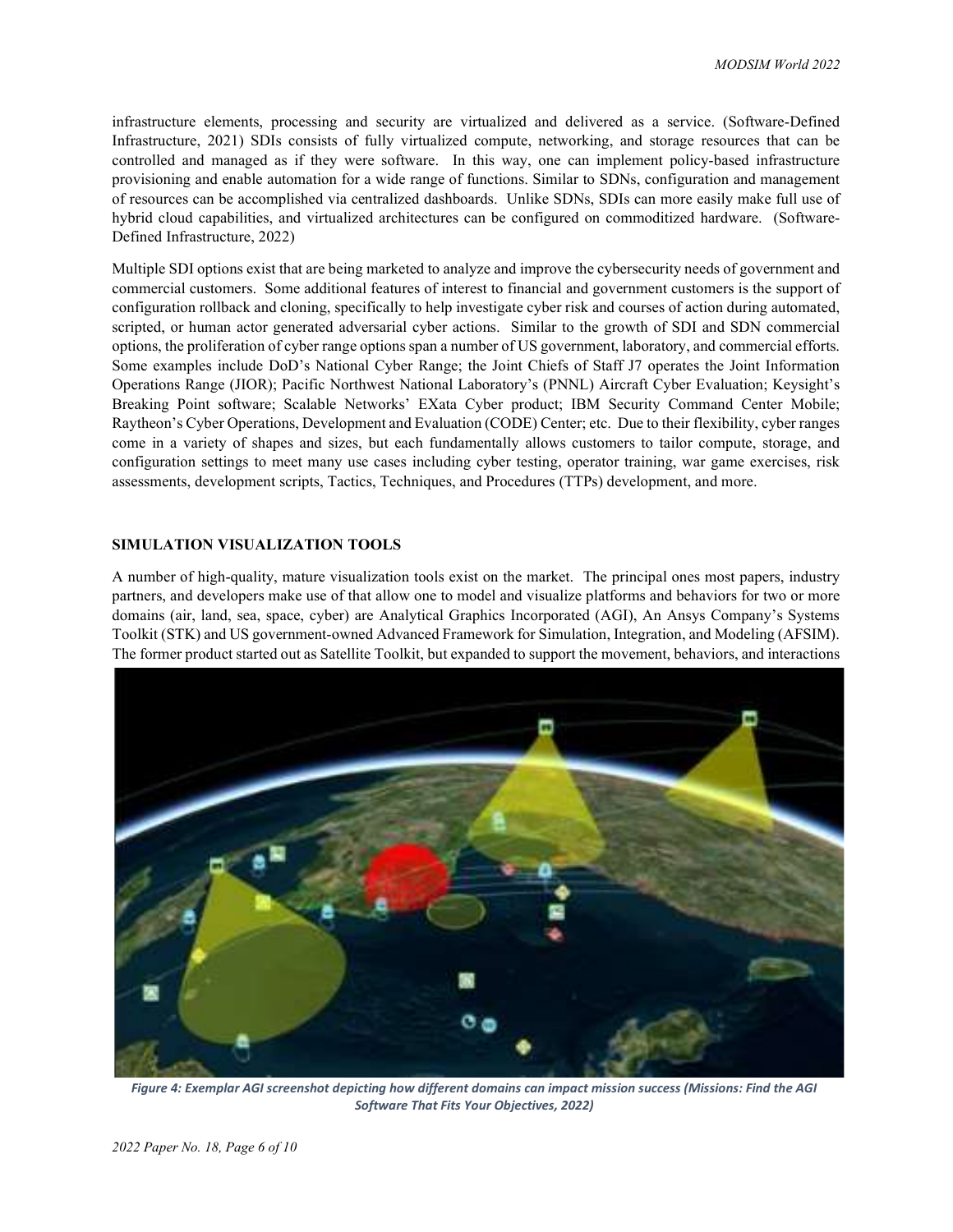of other physical platforms in their respective environments. AGI has several webinars discussing how their products support the visualization of digital twins and their actions across the product lifecycle. (Missions: Find the AGI Software That Fits Your Objectives, 2022)

As a modeling and simulation framework, AFSIM's intended use is for "engineering, engagement, and mission-level analytic simulations to meet the needs of the operations and analysis community". (Cross Domain Analysis  $\&$ Simulation, 2021) The purpose of this flexible framework is to streamline integration of external models to represent advanced technologies in multi-domain and multi-fidelity scenarios. The framework allows its users to scale the scenario to the appropriate simulation level to best study the item of interest; hence as the solution matures, the framework can also mature to gain varied and different insights for the system and how it pursues its mission objectives.

## BENEFITS FOR USING VISUALIZATION TOOLS WITH VIRTUAL ENVIRONMENTS

Visualization as a means to improve and clarify communications continues to play a significant role in a variety of engineering disciplines. Mechanical engineers used Computer Aided Design (CAD) software initially to create electronic files for print to benefit machining and manufacturing operations. The pre-work necessary to establish standards resulted in improved design quality, engineer productivity, and simplified documentation, all while saving time and energy. (Benefits of 3D CAD Modeling, 2021) The additional value of visualization came as a side-benefit as CAD software packages improved to support measurements and engineering calculations. In a similar way, system engineers (SEs) are working to define or refine standards for modeling tools needed for multi-domain mission-level modeling and simulation. With model-based system engineering (MBSE) approaches, there has been lots of work performed on defining standards (e.g. system modeling language or SysML) that allows improved communication and information sharing across engineering disciplines. This has started a transformation within the SE discipline to make consistent and broader use of models to share and communicate better, while simultaneously reaping the benefits of automation and analytics, similar to how CAD transformed mechanical engineering. (Naval Air Warfare Center Aircraft Division (NAWCAD), 2018)



Figure 5: Network topology example from ManTech's Space Range, a cyber-physical virtual environment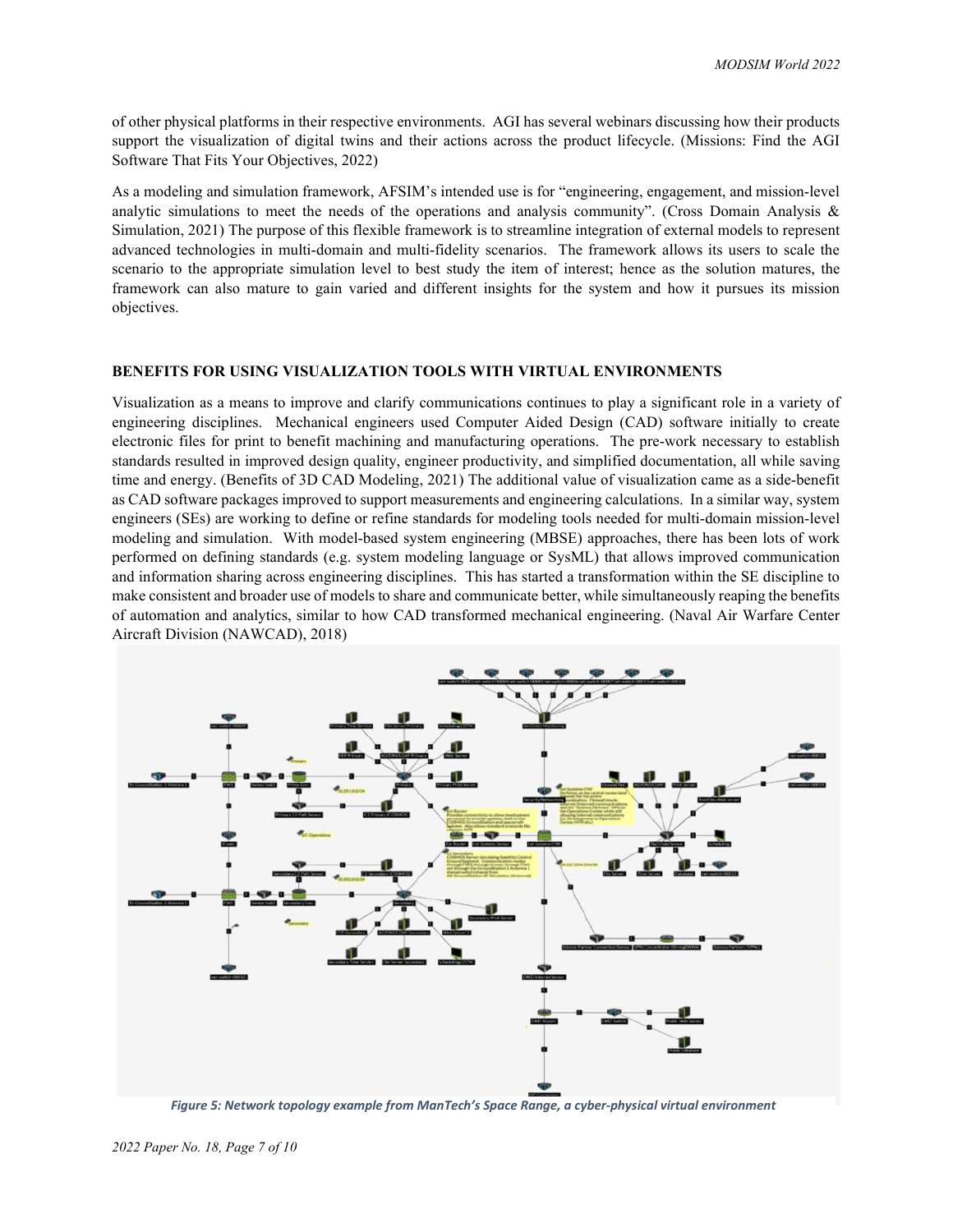Visualization and metrics of performance for multi-domain scenarios have to be tied to the domains being analyzed or used. As such, STK and AFSIM are quite appropriate for the standard domains that they have been built for: air, sea, land, and space, but cyber metrics and visuals are different. Other entities have realized this as well, and the US Defense Advanced Research Projects Agency (DARPA) has started to invest in a new capability that specifically includes cyber and electromagnetic spectrum capabilities in a multi-domain, mission-level model and simulation effort called SAFE-SiM (Secure Advanced Framework for Simulation and Modeling).

Visualization capabilities play a more crucial role in virtual environments because this often becomes the primary means by which users interact with and control the virtual environment. In addition, visualization of behaviors and actions within the virtual environment must accurately represent how those would transpire in the physical world. Behaviors and actions that are not feasible would be non-sensical and cause potential customers to not trust the results being provided by the virtual environment. In the network diagram below from ManTech's Space Range running within ACRE, each virtual node represents a physical system running a specific operating system. This network topology includes a primary operational string, a secondary operational string, a test and development enclave, and a VPN connection to a remote user network.

The hypervisor interface allows users and administrators interact with each virtual node directly, change its configuration, and the run studies and assessments for how those changes improve or detract from the architecture's performance. The evaluation of network performance or cyber vulnerabilities lend themselves well to dashboards or risk assessments via tables. The details and factors behind such reports illustrate the root cause or indication signs that one could use to predict problems or cyber intrusions. Naturally, all of this data is resident in the virtual environment, so why couldn't this data be exposed for additional metrics, assessments, or graphical indicators? In the virtual environment, this would be trivial to do so, but how would an evaluator tie the cause of the problem or disruption to a physical world action? To do this accurately, the virtual node has to be fully and completely representative of its physical counterpart. To accomplish this, one has a limited set of choices: 1) to create a detailed virtual model of the physical item; 2) to replace the virtual model with hardware-in-the-loop (HITL) with the actual hardware; or 3) to create a digital twin using a data connection between the virtual object and its physical counterpart.

The creation of a detailed virtual model frequently takes a significant amount of time to ensure that the fidelity of the behavior of the model accurately represents the known and unknown failure states of the physical hardware. This approach can be adjusted, however, so that the virtual model only captures the relevant behavior for the most common failure modes, which can greatly reduce the time needed to create an "accurate" model, because it is only accurate for a given set of assumptions. The second option ensures that the virtual environment behavior is truly identical to the physical counterpart, because hosting of HITL allows them to be identical (within manufacturing tolerances). In many situations, however, this is cost prohibitive. So, a similar but reduced cost option is to use an engineering model of the real hardware as the HITL entity, but this is only sufficient (like the virtual model) where the engineering hardware replicates the actual hardware behavior for a limited set of conditions. The third, and most cost-effective option, is to pursue a network connection between the virtual and physical systems so that they can each share status and health information. In this sense, they are truly digital twins of one another because they will both receive the same signals so that their states remain synchronized as a result of their network connection.

#### **CONCLUSIONS**

This paper has highlighted the importance of cyber-physical digital twins for multi-domain operational studies and analysis efforts. The maturation of computational technologies and data visualization software are rapidly improving so that the promise of a cyber-physical digital twin is achievable. The manufacturing industry has demonstrated some valuable insights that the DoD can inherit and build upon to advance digital twinning efforts. There is still work to be done to capture insights and capabilities of cyber resiliency that many digital twins or cyber-physical systems lack, but there is on-going work at ManTech International and other companies that illustrate potential paths forward. Successful use of digital twins will soon serve as a cornerstone for programs desiring authoritative sources of truth.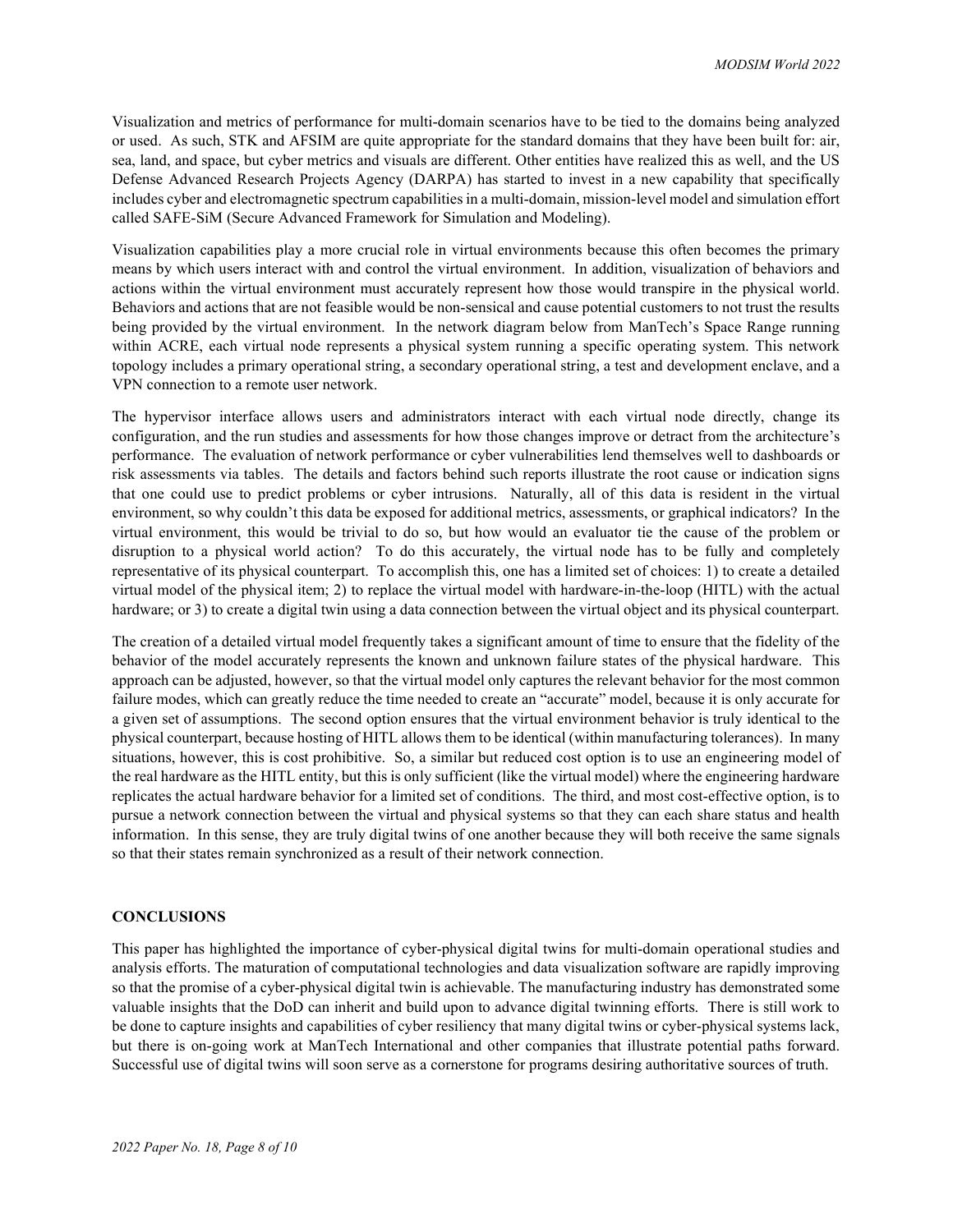## **REFERENCES**

Australian Army. (2016). Evolving an Intellectual Edge: Professional Military Education for the Australian Army. https://cove.army.gov.au/sites/default/files/10-12/11/Evolving-an-Intellectual-Edge-Professional-Military-Education-for-the-Australian-Army.pdf

BasuMallick, Chiradeep. (2022, February 10). Top 10 Software-Defined Networking (SDN) Solutions in 2022. Toolbox Tech. https://www.toolbox.com/tech/networking/articles/best-sdn-solutions/

Benefits of 3D CAD Modeling. (2021, August 13). Indovance. Retrieved from https://www.indovance.com/knowledge-center/benefits-of-3d-cad-modeling-in-mechanical-design/

Birkey, Douglas. (2021, May). Command and Control Imperatives for the 21st Century: The Next Areas of Growth for ABMS and JADC2. Mitchell Institute for Aerospace Studies, vol 27, 1-30. https://mitchellaerospacepower.org/wp-content/uploads/2021/06/C2ISR\_Policy\_Paper\_27-final.pdf

Crawford, M. (2021, March 17). 7 Digital Twin Applications for Manufacturing. The American Society of Mechanical Engineers. https://www.asme.org/topics-resources/content/7-digital-twin-applications-formanufacturing

Cross Domain Analysis & Simulation. (2021, December 1). Infoscitex. Retrieved from https://www.infoscitex.com/technology-solutions/cross-domain-analysis-and-simulation/

DoD Cyber Exchange. (n.d.). SRG / STIG Library Compilations. https://public.cyber.mil/stigs/compilations/

Downey, John. (n.d.). What is Digital Twin Technology and How It Benefits Manufacturing in the Industry 4.0 Era? SL Controls. https://slcontrols.com/en/what-is-digital-twin-technology-and-how-can-it-benefit-manufacturing/

Erwin, Sandra. (2021, June 21). Space Force, DoD agencies planning multi-orbit sensor network to track hypersonic missiles. Space News. https://spacenews.com/space-force-dod-agencies-planning-multi-orbit-sensor-network-totrack-hypersonic-missiles/

Kamis, George. (2021, August 31). How to Make the Joint All Domain Command and Control Actionable for Defense. FedTechMagazine. https://fedtechmagazine.com/article/2021/08/how-make-joint-all-domain-commandand-control-actionable-defense

Love, Jacob. (2019, March 3). US General Brown Multi-Domain Operations Warfare, Perception Management [Video file]. YouTube. https://www.youtube.com/watch?v=\_fSsccWxrds

Madni, A. M. (2018). Transdisciplinary Systems Engineering: Exploiting Convergence in a Hyper-Connected World. Springer.

Militaryaerospace.com. (2021, April 6). Air Force Designs Rely on Virtual Digital Twin Technology. https://www.militaryaerospace.com/computers/article/14200706/digital-twin-virtual-prototype

Missions. (n.d.). agi. Retrieved January 26, 2022 from https://www.agi.com/missions

Murray, Allison. (2022, January 25). 'We're Losing Control of our Data' as Breaches Reach an All Time High. Zdnet. https://www.zdnet.com/

Naval Air Warfare Center Aircraft Division (NAWCAD). (2018, January 30). Systems Engineering Transformation [Video file]. YouTube. https://www.youtube.com/watch?v=171blNCgpCo

Nettis, Maj Kimber. (2020, March 16). Multi-Domain Operations: Bridging the Gaps for Dominance. Air University. https://www.airuniversity.af.edu/Wild-Blue-Yonder/Article-Display/Article/2109784/multi-domainoperations-bridging-the-gaps-for-dominance/